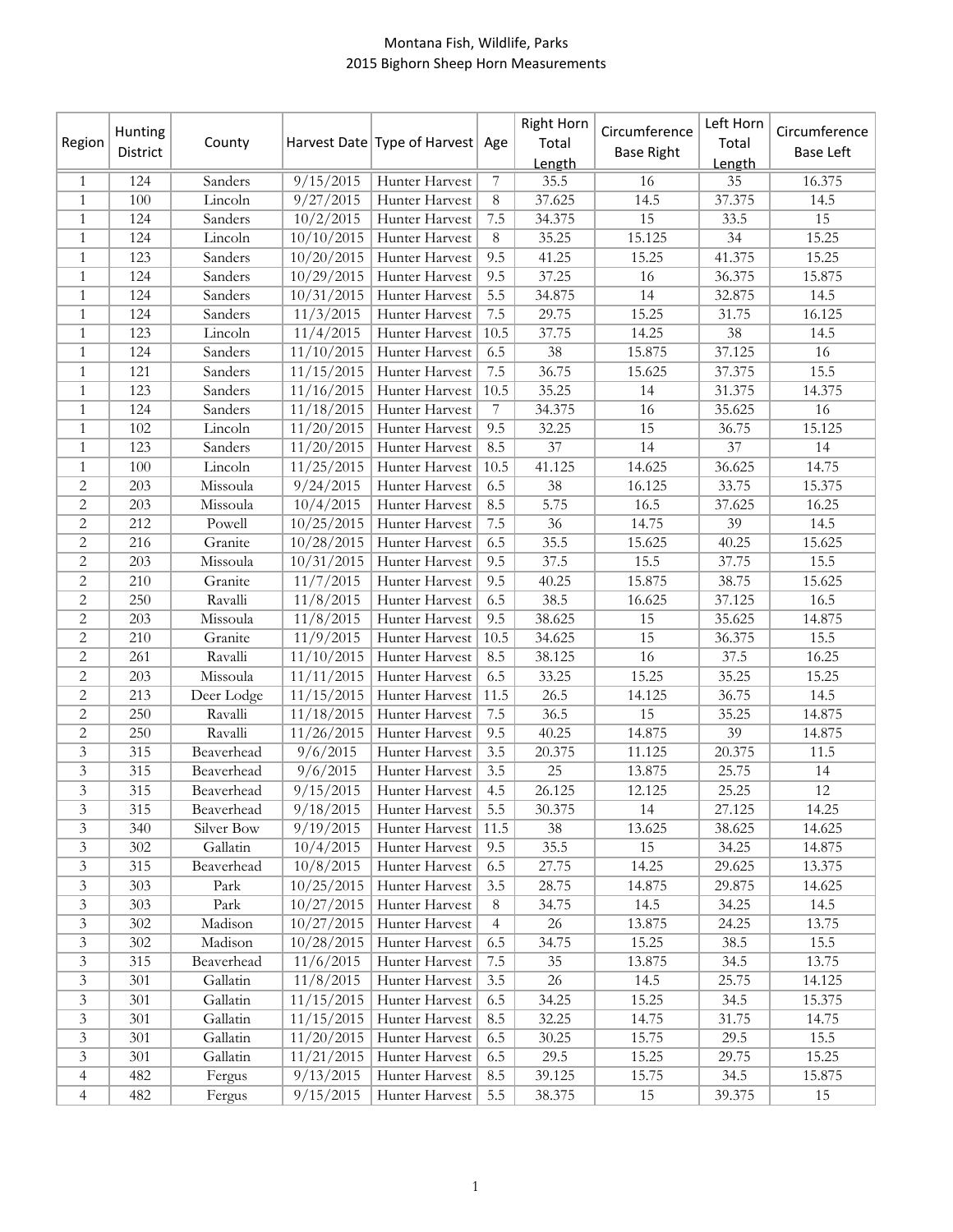## Montana Fish, Wildlife, Parks 2015 Bighorn Sheep Horn Measurements

| Region         | Hunting<br>District | County          |                              | Harvest Date Type of Harvest Age |                | <b>Right Horn</b><br>Total<br>Length | Circumference<br><b>Base Right</b> | Left Horn<br>Total<br>Length | Circumference<br><b>Base Left</b> |
|----------------|---------------------|-----------------|------------------------------|----------------------------------|----------------|--------------------------------------|------------------------------------|------------------------------|-----------------------------------|
| 4              | 482                 | Fergus          | 9/15/2015                    | Hunter Harvest                   | 8.5            | 38.25                                | 16                                 | 39                           | 16                                |
| $\overline{4}$ | 482                 | Fergus          | 9/15/2015                    | Hunter Harvest                   | 7.5            | 42.25                                | 16.625                             | 40.125                       | 17                                |
| 4              | 482                 | Fergus          | 9/15/2015                    | Hunter Harvest                   | 6.5            | 39.5                                 | 16.875                             | 40.75                        | 16.75                             |
| 4              | 482                 | Fergus          | 9/15/2015                    | Hunter Harvest                   | 11.5           | 34.875                               | 15.875                             | 36.375                       | 15.25                             |
| $\overline{4}$ | 482                 | Fergus          | 9/15/2015                    | Hunter Harvest                   | 7.5            | 38.75                                | 16                                 | 38.375                       | 15.875                            |
| $\overline{4}$ | 482                 | Fergus          | 9/18/2015                    | Hunter Harvest                   | 7.5            | 40                                   | 17                                 | 42                           | 16.875                            |
| $\overline{4}$ | 482                 | Fergus          | 9/18/2015                    | Hunter Harvest                   | 6.5            | 45.375                               | 16.625                             | 43.125                       | 16.625                            |
| $\overline{4}$ | 482                 | Fergus          | 9/19/2015                    | Super Tag                        | 9.5            | 40                                   | 16.75                              | 42.625                       | 16.625                            |
| 4              | 482                 | Fergus          | 9/19/2015                    | Hunter Harvest                   | $7.5\,$        | 40.5                                 | $\overline{16}$                    | 40.625                       | 16                                |
| 4              | 482                 | Fergus          | 9/19/2015                    | Hunter Harvest                   | $7.5\,$        | 37.625                               | 16.25                              | 38.875                       | 16.375                            |
| 4              | 482                 | Fergus          | 9/23/2015                    | Hunter Harvest                   | 6              | 37.5                                 | 15.25                              | 37.25                        | 15                                |
| 4              | 482                 | Fergus          | 9/26/2015                    | Hunter Harvest                   | 8.5            | 41.875                               | 15.125                             | 38.625                       | 15.125                            |
| 4              | 421                 | Teton           | 10/6/2015                    | Hunter Harvest                   | 12.5           | 41.75                                | 15.75                              | 39.125                       | 15.75                             |
| 4              | 482                 | Fergus          | 10/17/2015                   | Hunter Harvest                   | 5.5            | 35.125                               | 17.25                              | 35.375                       | 17.375                            |
| 4              | 482                 | Fergus          | 10/18/2015                   | Hunter Harvest                   | 9.5            | 40.125                               | 15.875                             | 41.125                       | 15.875                            |
| 4              | 422                 | Teton           | 10/24/2015                   | Hunter Harvest                   | 8.5            | 31.375                               | 15.75                              | 33.5                         | 15.5                              |
| 4              | 422                 | Teton           | $\frac{10}{28}{\sqrt{2015}}$ | Hunter Harvest                   | 7.5            | 35.875                               | 15.5                               | 34.25                        | 15.875                            |
| 4              | 482                 | Fergus          | 11/3/2015                    | Hunter Harvest                   | $\overline{7}$ | 33                                   | 14.375                             | 31.375                       | 14.875                            |
| $\overline{4}$ | 424                 | Lewis And Clark | 11/4/2015                    | <b>Hunter Harvest</b>            | 9.5            | 38                                   | 14.25                              | 38.75                        | 14.5                              |
| $\overline{4}$ | 482                 | Fergus          | 11/4/2015                    | Hunter Harvest                   | 8.5            | 40                                   | 16.5                               | 39.25                        | 16.625                            |
| 4              | 482                 | Fergus          | 11/6/2015                    | Hunter Harvest                   | 5.5            | 35.875                               | 14.875                             | 33                           | 15                                |
| 4              | 482                 | Fergus          | 11/8/2015                    | Hunter Harvest                   | 6.5            | 36.5                                 | 15.75                              | 37.125                       | 15.75                             |
| $\overline{4}$ | 423                 | Teton           | 11/12/2015                   | Hunter Harvest                   | 8.5            | 36                                   | 14.75                              | 32.25                        | 14.875                            |
| 4              | 424                 | Lewis And Clark |                              | $11/12/2015$ Hunter Harvest      | 8.5            | 38.125                               | 15.25                              | 38.5                         | 15.25                             |
| 4              | 423                 | Teton           | 11/13/2015                   | Hunter Harvest                   | 9.5            | 35                                   | 14.25                              | 35                           | 14.25                             |
| 4              | 424                 | Lewis And Clark | 11/14/2015                   | Hunter Harvest                   | 9.5            | $\overline{37}$                      | 13.75                              | 36.5                         | 13.75                             |
| 4              | 422                 | Teton           | 11/14/2015                   | Hunter Harvest                   | 8.5            | 37.625                               | 14.25                              | 39.25                        | 14.25                             |
| 4              | 422                 | Teton           | 11/15/2015                   | Hunter Harvest                   | 9.5            | 36.625                               | 14.625                             | 35.625                       | 14.625                            |
| $\overline{4}$ | 424                 | Lewis And Clark | 11/17/2015                   | Hunter Harvest                   | 7.5            | 33.5                                 | 14.75                              | 35.75                        | 14.75                             |
| $\overline{4}$ | 482                 | Fergus          | 11/17/2015                   | Auction Tag                      | 8.5            | 39.625                               | 15.625                             | 38.25                        | 15.625                            |
| $\overline{4}$ | 421                 | Teton           | 11/19/2015                   | Hunter Harvest                   | 8.5            | 36.25                                | 14.25                              | 38.25                        | 14                                |
| $\overline{4}$ | 482                 | Fergus          | 11/19/2015                   | Hunter Harvest                   | 7.5            | 43.375                               | 15.75                              | 38.125                       | 15.75                             |
| $\overline{4}$ | 441                 | Teton           | 11/22/2015                   | Hunter Harvest                   | 6.5            | 36.375                               | 15.875                             | 33.5                         | 15.625                            |
| 4              | 423                 | Teton           |                              | 11/22/2015 Hunter Harvest        | 6.5            | 35.75                                | 14.5                               | 36.25                        | 14.5                              |
| 4              | 422                 | Teton           | 11/23/2015                   | Hunter Harvest                   | 9.5            | 34.125                               | 15                                 | 37.375                       | 15                                |
| 4              | 441                 | Pondera         | 11/27/2015                   | Hunter Harvest                   | 6.5            | 29.5                                 | 15.25                              | 30                           | 14.875                            |
| 4              | 441                 | Teton           | 11/27/2015                   | Hunter Harvest                   | 6.5            | 37.125                               | 15.375                             | 33.75                        | 15.625                            |
| $\overline{4}$ | 441                 | Teton           | 11/28/2015                   | Hunter Harvest                   | 6.5            | 31.375                               | 14.5                               | 31.5                         | 14.625                            |
| 5              | 500                 | Stillwater      | 9/23/2015                    | Hunter Harvest                   | 11             | 30.5                                 | 13                                 | 33.5                         | 12.625                            |
| 5              | 503                 | Carbon          | 10/11/2015                   | Hunter Harvest                   | 4              | 32.25                                | 14.75                              | 32.25                        | 15                                |
| $\mathbf 5$    | 501                 | Stillwater      | $\frac{10}{27}/2015$         | Hunter Harvest                   | 10.5           | 34.375                               | 12.375                             | $35\,$                       | 13.125                            |
| $\mathbf 5$    | 502                 | Park            | 11/12/2015                   | Hunter Harvest                   | $\overline{4}$ | 35.25                                | 15                                 | 35.25                        | 15.125                            |
| 5              | 503                 | Carbon          | 11/14/2015                   | Hunter Harvest                   | 6.5            | 32.5                                 | 15.375                             | 31.25                        | 15.5                              |
| 5              | 502                 | Carbon          | 11/15/2015                   | Hunter Harvest                   | 6              | 31.5                                 | 13.25                              | 32.75                        | 12.75                             |
| 5              | 500                 | Stillwater      | 11/15/2015                   | Hunter Harvest                   | 7              | 34.25                                | 13.75                              | 29.375                       | 13.875                            |
| 5              | 502                 | Carbon          | 11/15/2015                   | Hunter Harvest                   | $\overline{c}$ | 24.75                                | 12.25                              | $20\,$                       | 12.25                             |
| 6              | 622                 | Phillips        | 9/8/2015                     | Hunter Harvest                   | 8.5            | 37.75                                | 16.375                             | 41.25                        | 16.375                            |
| 6              | 620                 | Phillips        | 9/15/2015                    | Hunter Harvest                   | 7.5            | 38.125                               | 16.75                              | 38.125                       | 17                                |
| 6              | 622                 | Phillips        | 9/15/2015                    | Hunter Harvest                   | 5.5            | 35.125                               | 15.75                              | 34.25                        | 15.875                            |